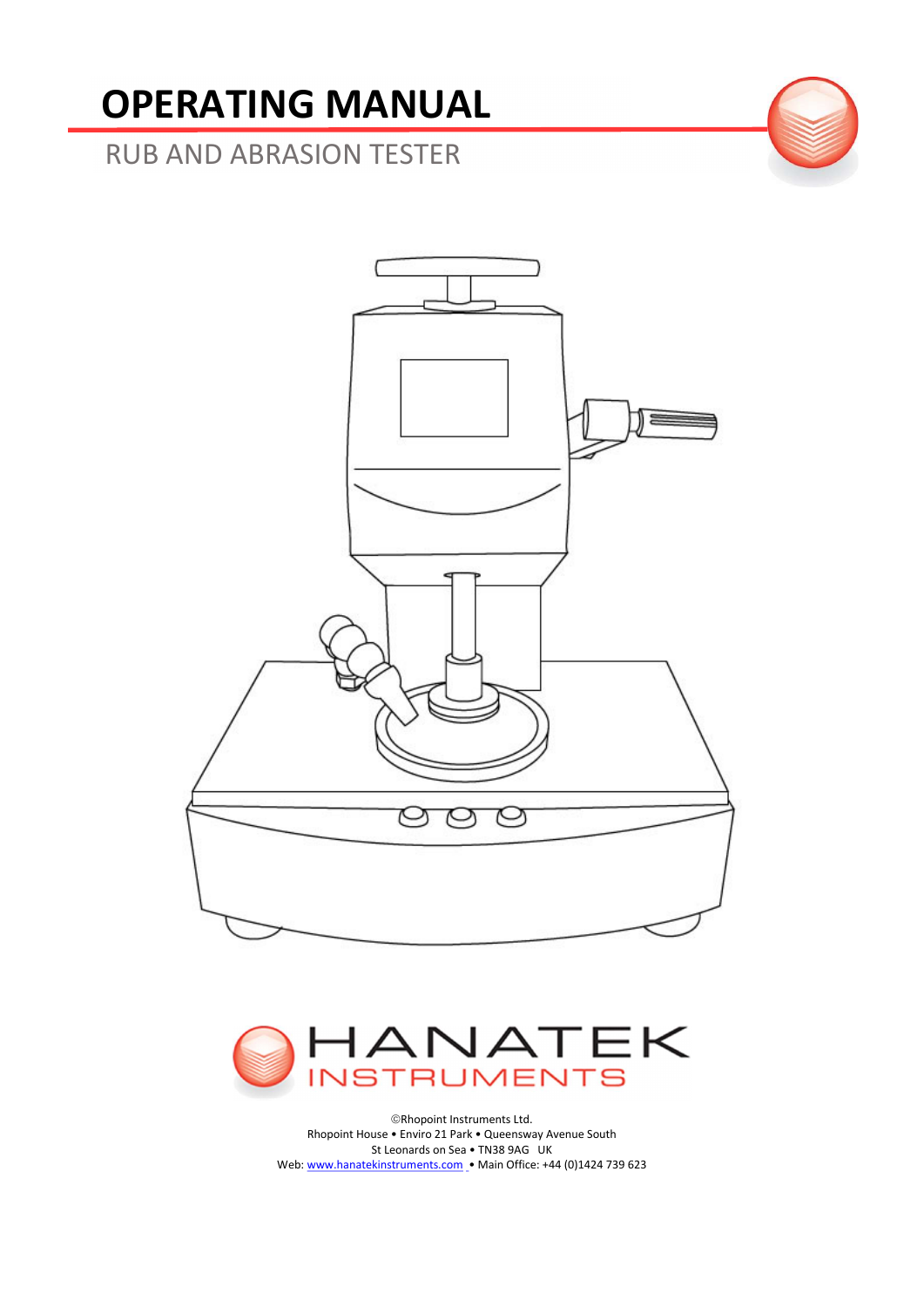

# **Contents**

# **Product Safety**

**WARNING THE HANATEK RUB TESTER HAS MOVING PARTS WHICH MAY CONSTITUTE A PINCHING RISK FOR** HAND/FINGERS AND ENTANGLEMENT RISKS FOR HAIR/CLOTHING.

REASONABLE CARE MUST BE TAKEN AT ALL TIMES - DO NOT TOUCH THE MOVING PARTS DURING OPERATION AND **ENSURE HAIR AND CLOTHING ARE KEPT CLEAR.** 

THE HANATEK RUB TESTER CONTAINS NO USER SERVICEABLE PARTS. DO NOT OPEN THE INSTRUMENT **ENCLOSURE- RISK OF ELECTRIC SHOCK OR FIRE.** 

> Please read this manual before operating the instrument and keep it for future reference RT4: RUB AND ABRASION TESTER MANUAL ISSUE B OCTOBER 2018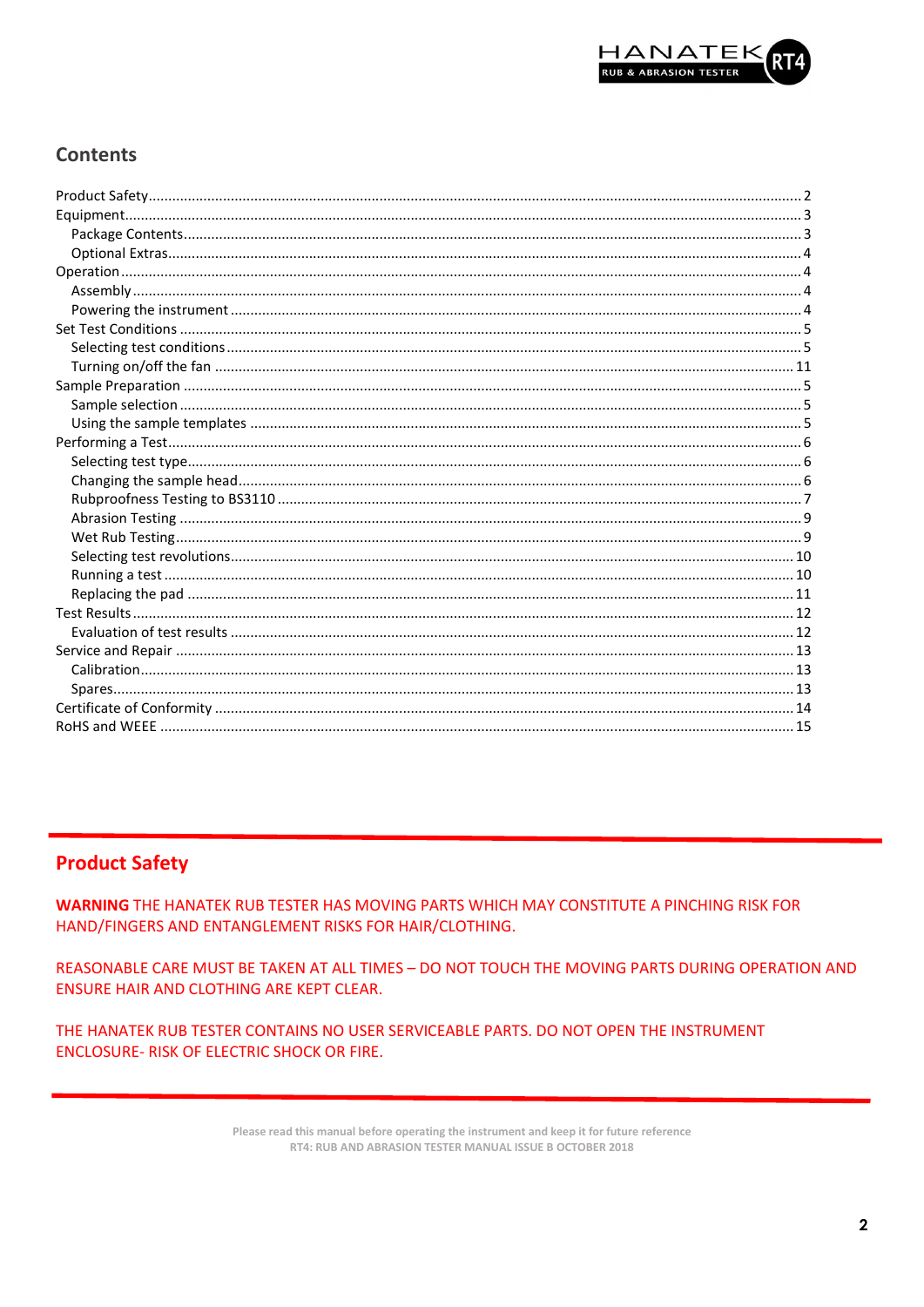

# Equipment

# Package Contents

| 1x | <b>Hanatek Rub and Abrasion Tester</b>                 | 3x | Mains leads - EU/US/UK                                     |
|----|--------------------------------------------------------|----|------------------------------------------------------------|
| 1x | Rub Test Sample Template - 115mm                       | 1x | DC power pack                                              |
| 1x | Rub Test Sample Template - 50mm                        | 1х | Knife                                                      |
| 1x | Test Weight for 1 P.S.I.                               | 1x | Manual                                                     |
| 1х | Standard rub test head                                 | 1x | Sample clamping ring                                       |
| 1x | Test Weight for 2 P.S.I. (when combined with weight 1) | 1x | Calibration certificate for instrument, templates & weight |
| 1x | Bulls eye spirit level                                 | 1х | Spanner                                                    |



| Weight platform (for adding supplied test weights)<br>1<br>$\overline{2}$<br>Touch screen display<br>3<br>Handle<br>Air feed<br>4 |
|-----------------------------------------------------------------------------------------------------------------------------------|
|                                                                                                                                   |
|                                                                                                                                   |
|                                                                                                                                   |
|                                                                                                                                   |
| 5<br>Removable red sample head                                                                                                    |
| 6<br>Bottom platen                                                                                                                |
| 7<br>Sample clamping ring                                                                                                         |
| 8<br>Operating buttons                                                                                                            |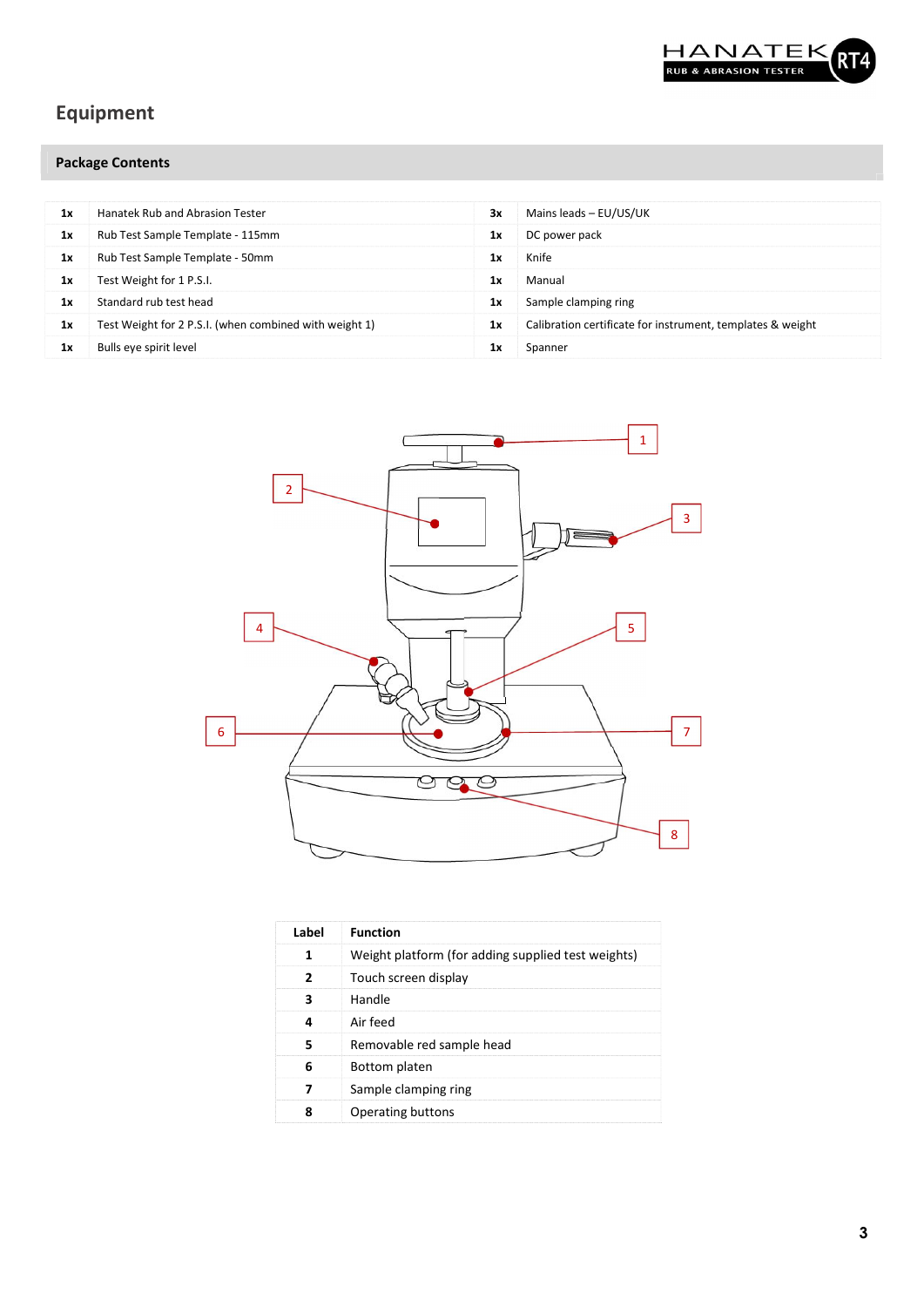

#### Optional Extras



#### Universal Sample Cutter (RL-A80-005) Allows for simultaneous cutting of 50mm and 115mm ø samples Suitable for film and paper-based samples with a thickness between 6 and 250 microns (μm)

Abrasion Tester Head (HAN-B1002RT4HEAD-S) A more aggressive test, useful for assessing through cure of UV coatings or high abrasion transit testing.

#### Solvent Resistance Test Head (HAN-B1002RT4HEAD-W)

Used to test the water, detergent, solvent or fat resistance of inks and coatings.

## **Operation**

#### Assembly

- Remove the instrument from all packaging. Retain the packaging so that the equipment can be returned for calibration and service repairs.
- Place the instrument on a suitable bench and put the supplied bull's eye spirit level on the instrument bed next to the rotating sample holder.
- Check the instrument is level, the bubble should be contained within the circle in the centre of the spirit level. If the weight platform is not level, use the supplied spanner to adjust the feet of the instrument.

#### Powering the instrument

- Use the supplied mains lead to connect the instrument to a suitable mains supply.
- Switch the instrument on using the button at the rear of the instrument.

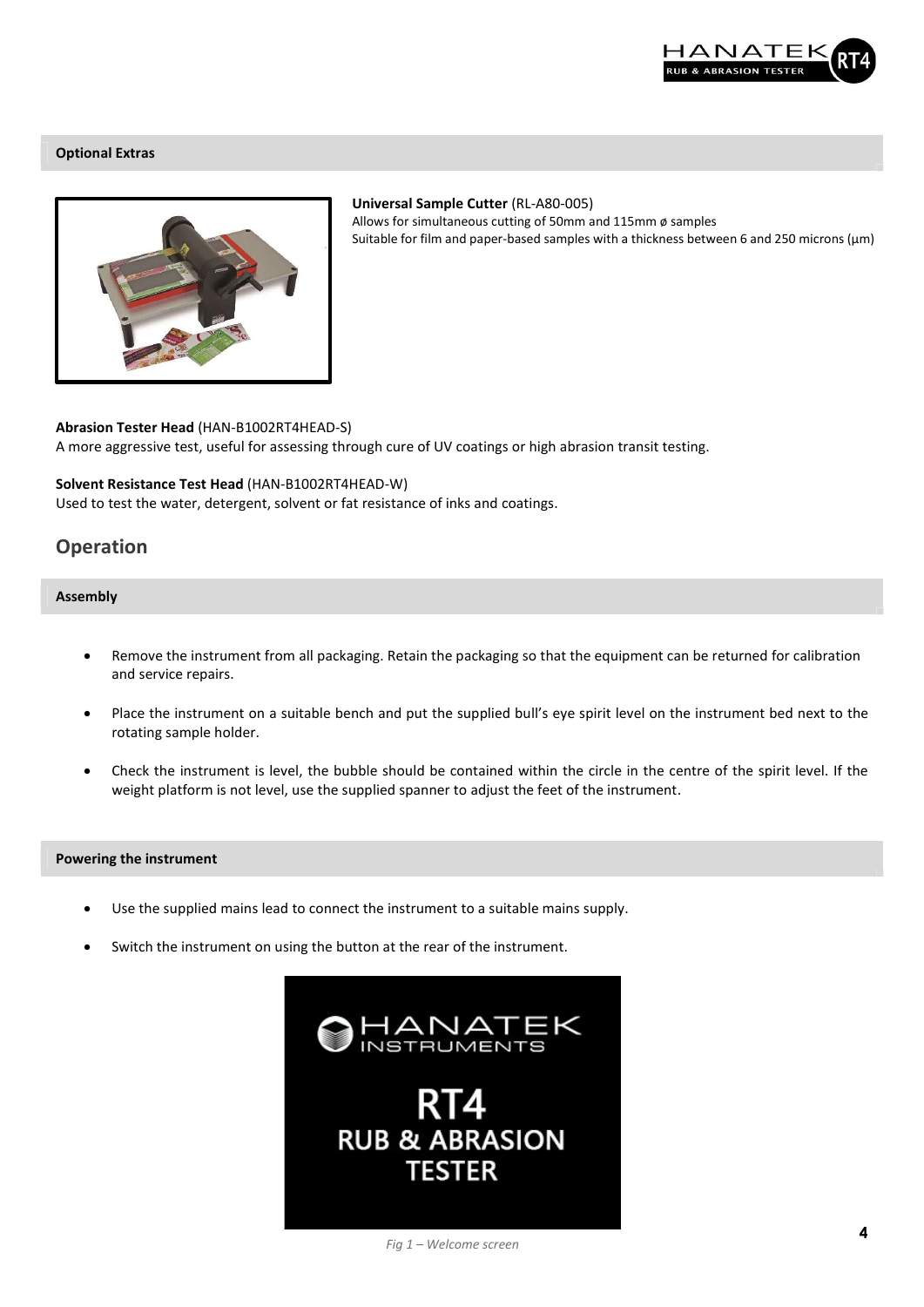

# Set Test Conditions

#### Selecting test conditions

Select a test condition that is close to the failure point of the material. Increasing the test pressure increases the severity of the test. The failure point can be found by trial and error, several tests should be carried out using increasing weights until marking of the substrate and/or deterioration of the coating is visible.

Test pressure - The weight set provided allows for 3 test pressures:

| Pounds / Inch2 (p.s.i.) | kPa Equivalent | Weights       |
|-------------------------|----------------|---------------|
| 0.5                     | 3.45           | None          |
| 1.0                     | 6.90           | Small         |
| 2.0                     | 13.80          | Small + Large |

- To select the reported test pressure\* press the +/- buttons to cycle through the available options (fig 2).
- \*Refer to table for mass required to achieve pressure.



Fig 2 – Configuration screen

## Sample Preparation

#### Sample selection

- Upper sample The 50mm diameter sample is typically cut from a sample of printed material. Select an area for testing, it is usual to test areas that are MOST likely to fail; these include any heavy ink build areas or spot colours.
- Lower sample The lower sample is 115mm in diameter This can either be another sample of the printed material or white paper to see clearly see the ink transference.

#### Using the sample templates

- Identify the area of the printed sample to be tested.
- Position the supplied template(s) over the area and carefully cut around the template.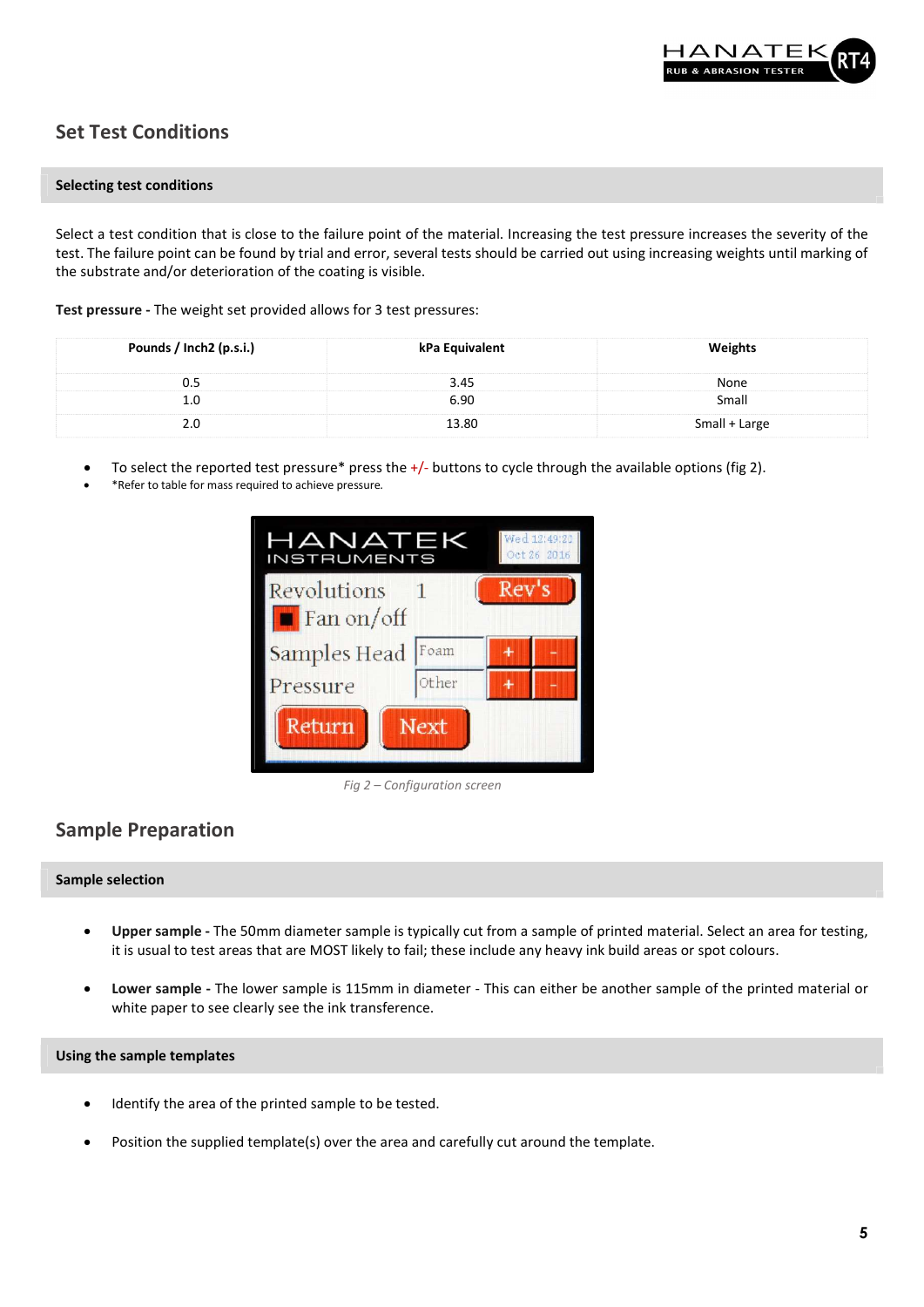

# Performing a Test

#### Selecting test type

The instrument can be used with three different sample heads. It is supplied with the foam pad as standard. (Abrasion/scratch and felt pad heads are optional extras).

- Foam Pad used for rubproofness testing for BS3110.
- Abrasion Scratch Test a more aggressive test, useful for assessing through cure of UV coatings or high abrasion transit testing.
- Felt Pad used to test the water, detergent, solvent or fat resistance of inks and coatings.

#### Changing the sample head

- Remove any weights and lift the weight platform and turn the handle so that the head is raised (fig 4).
- Pull down on the red sample head to remove (it is held in place by magnets, fig 5).
- Replace with the required version (fig 6).



Fig 4 – Standard head attached Fig 5 – Standard head removed





Fig 6 – Replacement head attached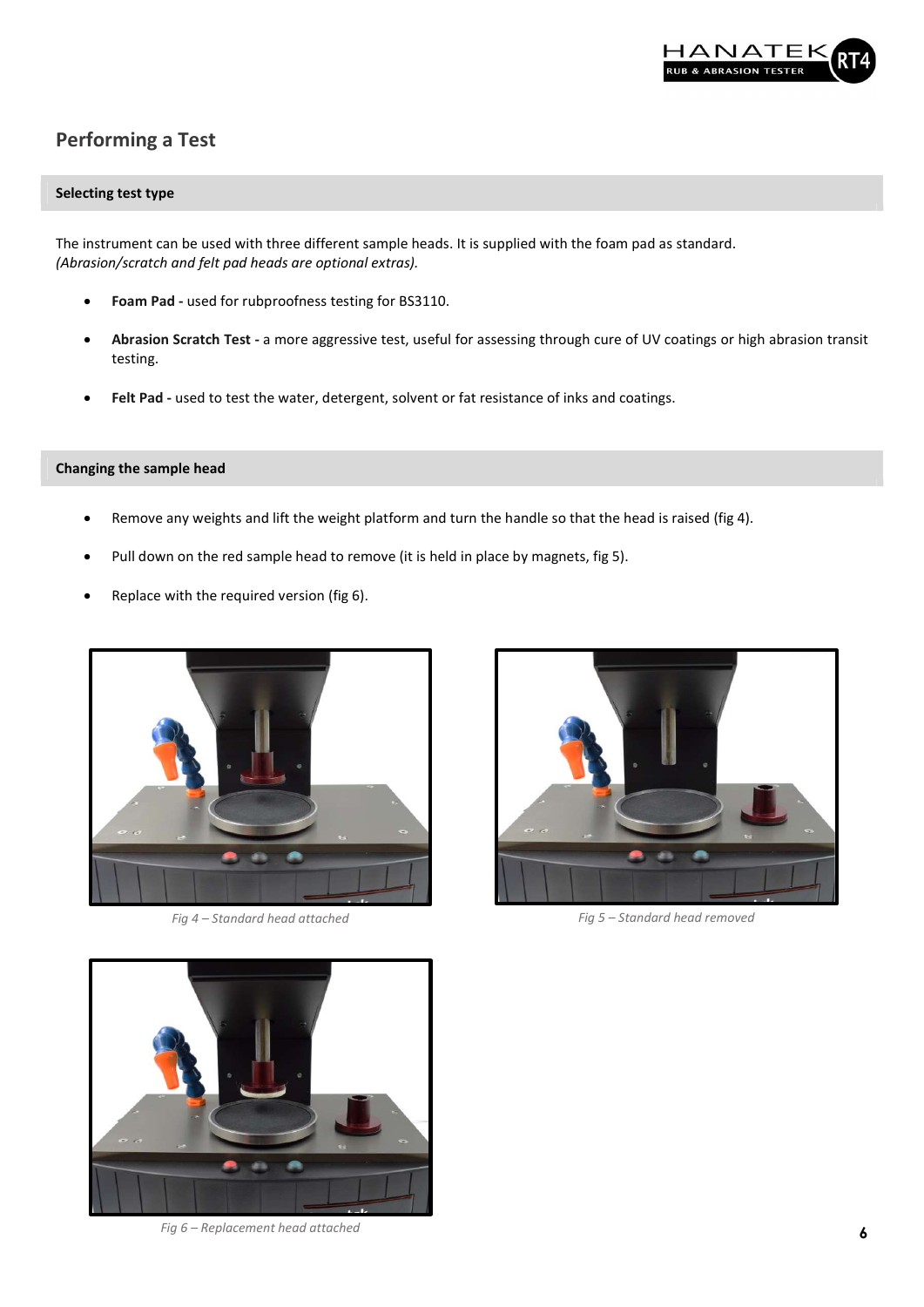

#### Rubproofness Testing to BS3110

Ensure that foam is selected in the test menu and the corresponding sample head is fitted.

#### Test Options

- Face to face Select an area from the printed material and cut a small and large sample using the sample cutter.
- Face to reference substrate The large sample should be taken from a sheet of high quality white reference material. The smaller sample is taken from the printed material.

#### Sample Positioning

Remove the weights from the weight platform and turn the handle to put the instrument into the up position (fig 8).



Fig 7 – Weights on weight platform and instrument in down position



Fig 8 – Weights removed from weight platform and instrument in up position

- Remove the sample clamping ring from around the bottom platen.
- Place the large cut printed sample on the bottom platen and replace the clamping ring (fig 9).



Fig 9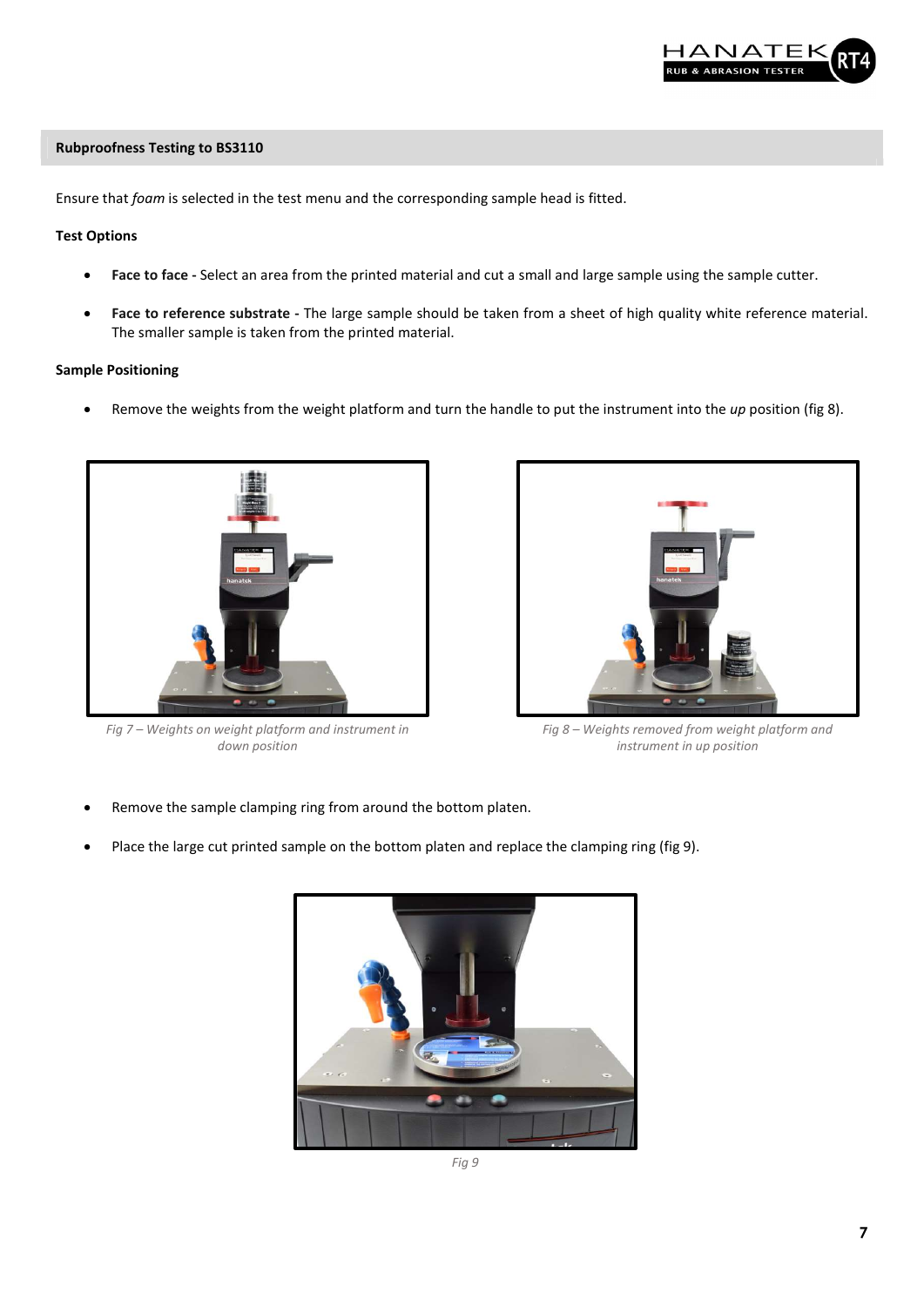

 Place the small test sample underneath the foam head with the side to be tested face down and in contact with the large sample (fig 10).



Fig 10

 Lower the sample head using the handle, adjusting the sample so that when fully lowered, the printed sample is exactly covered by the foam pad (fig 11).



- Add required test weights to the weight platform.
- Run Test (see Running a test).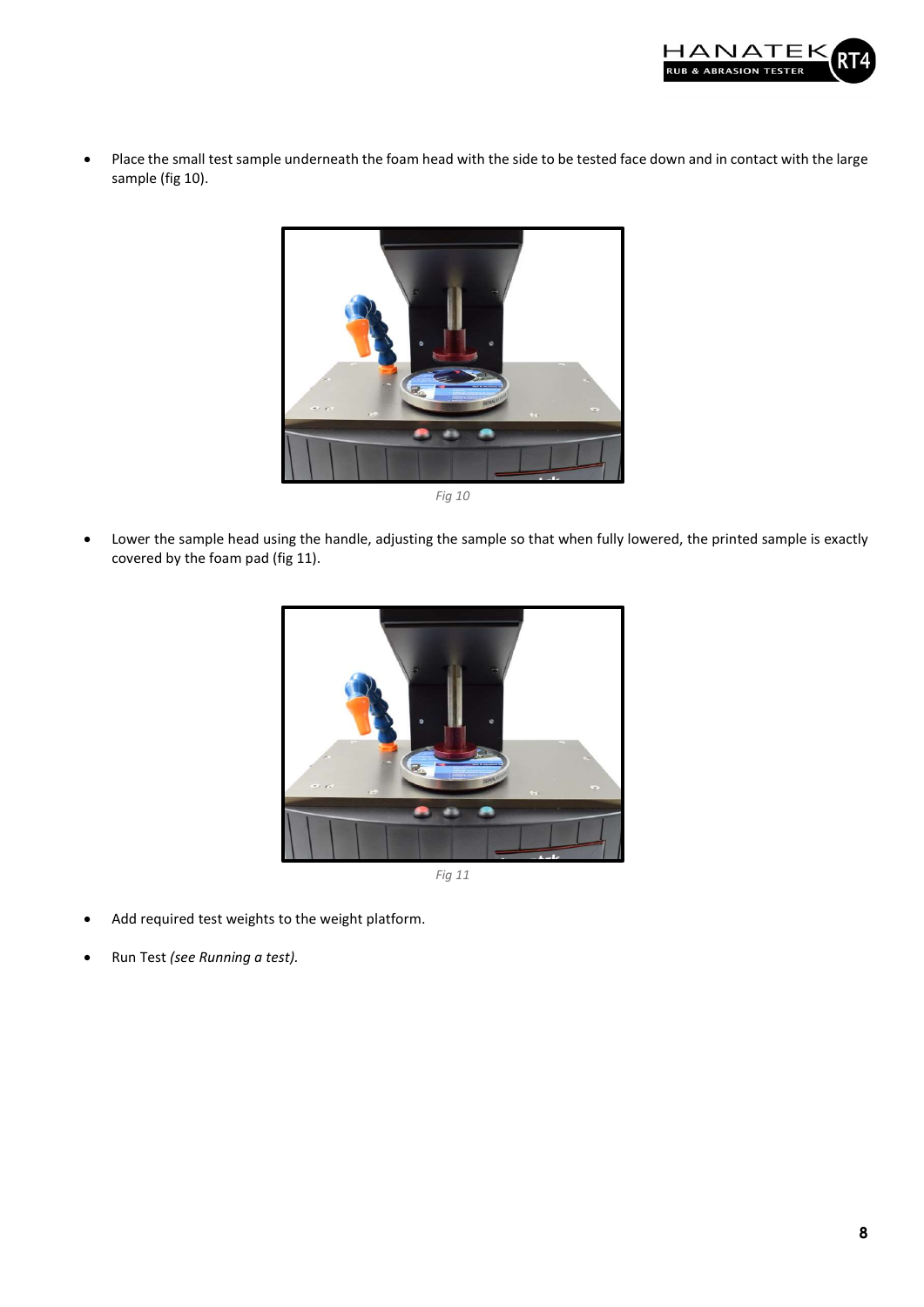

#### Abrasion Testing

Ensure that scratch is selected in the test menu and the corresponding sample head is fitted.

#### Sample Positioning

- Remove the weights from the weight platform and turn the handle to put the instrument into the up position (fig 8).
- Remove the clamping ring from around the bottom platen.
- Place the large cut printed sample on the bottom platen and replace the clamping ring (fig 9).
- Lower the abrasion head into contact with the sample using the instrument handle.
- Apply required test weights to the weight platform.
- Run Test (see Running a test).

#### Wet Rub Testing

Ensure that felt is selected in the test menu and the corresponding sample head is fitted.

#### Sample Positioning

- Remove the weights from the weight platform and turn the handle to put the instrument into the up position (fig 8).
- Remove the clamping ring from around the bottom platen.
- Place the large cut printed sample on the bottom platen and replace the clamping ring (fig 9).
- Remove the upper measuring head from the instrument (figs 4-6).
- Soak the felt pad head in the required solvent or dose directly onto the felt pad (max dosage 10ml). Do not apply any liquid directly to the sample under test.
- Lower the solvent head into contact with the sample using the instrument handle.
- Apply required test weights to the weight platform.
- Run Test (see Running a test).

The test can be paused and resumed at any point allowing the reapplication of the liquid. To do this press pause, remove weights, lift handle, remove test head and repeat step 4.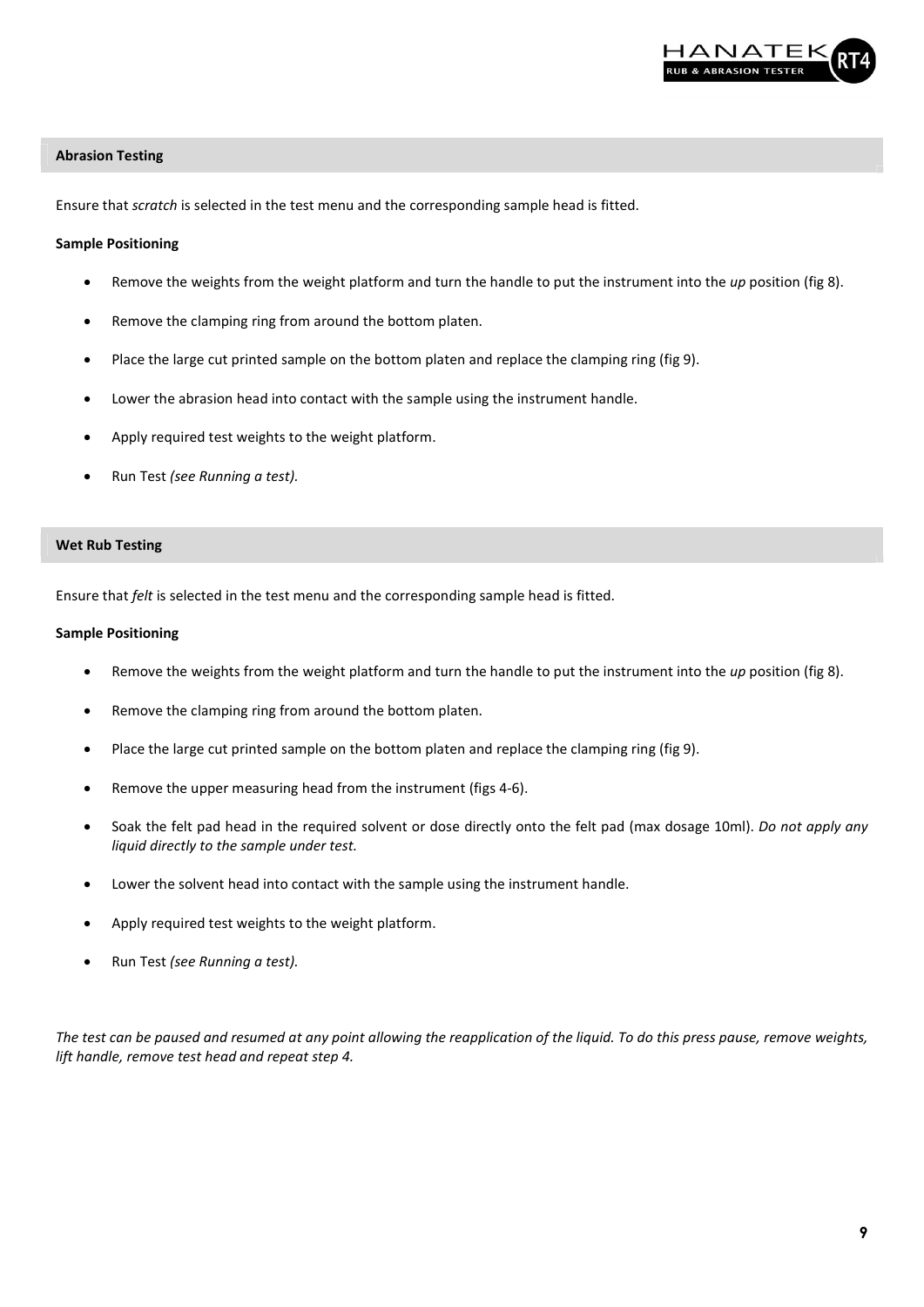

#### Selecting test revolutions

• To set the number of revolutions, press the Rev's button (fig 12) and input the amount of revolutions required (fig13).







#### Running a test

- Press the on-screen start button (fig 14 )
- Use the touch screen or buttons to pause and restart the test.



Fig 14

See 'Test Type' for information on selecting the appropriate test.

Watch the demonstration video here: https://youtu.be/wBx4i0fjKhU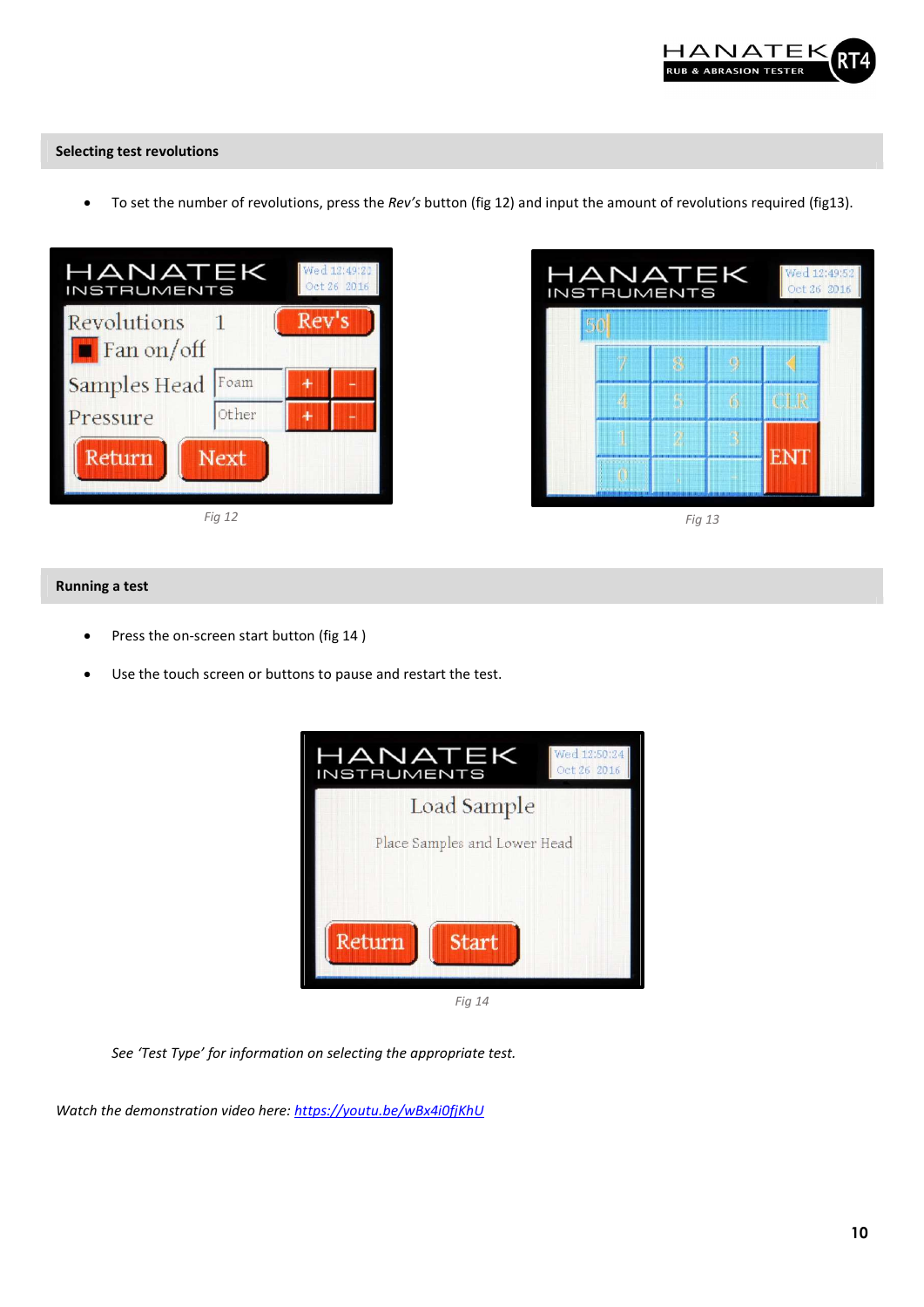

#### Turning on/off the fan

The instrument has a fan to remove paper fibres and debris which act as abrasive agents – not usually required for wet rub resistance test.

To switch on/off click the button on the test set up menu.



Fig 3 – Reverse of the instrument

#### Replacing the pad

After every test, the abrasive or felt pad should be checked for damage or excessive coating built up and replaced if necessary. The standard foam pads should both be inspected prior to testing. Damaged pads can lead to uneven pressure distribution across the sample, resulting in incorrect results.



Fig 15 – Test head, scratch pads, foam pads and wet pads

- Peel the old pad off the head, ensuring all adhesive residue is removed.
- Ensure the head is dry and free from contaminants.
- Remove the backing material from the replacement pad and stick in place.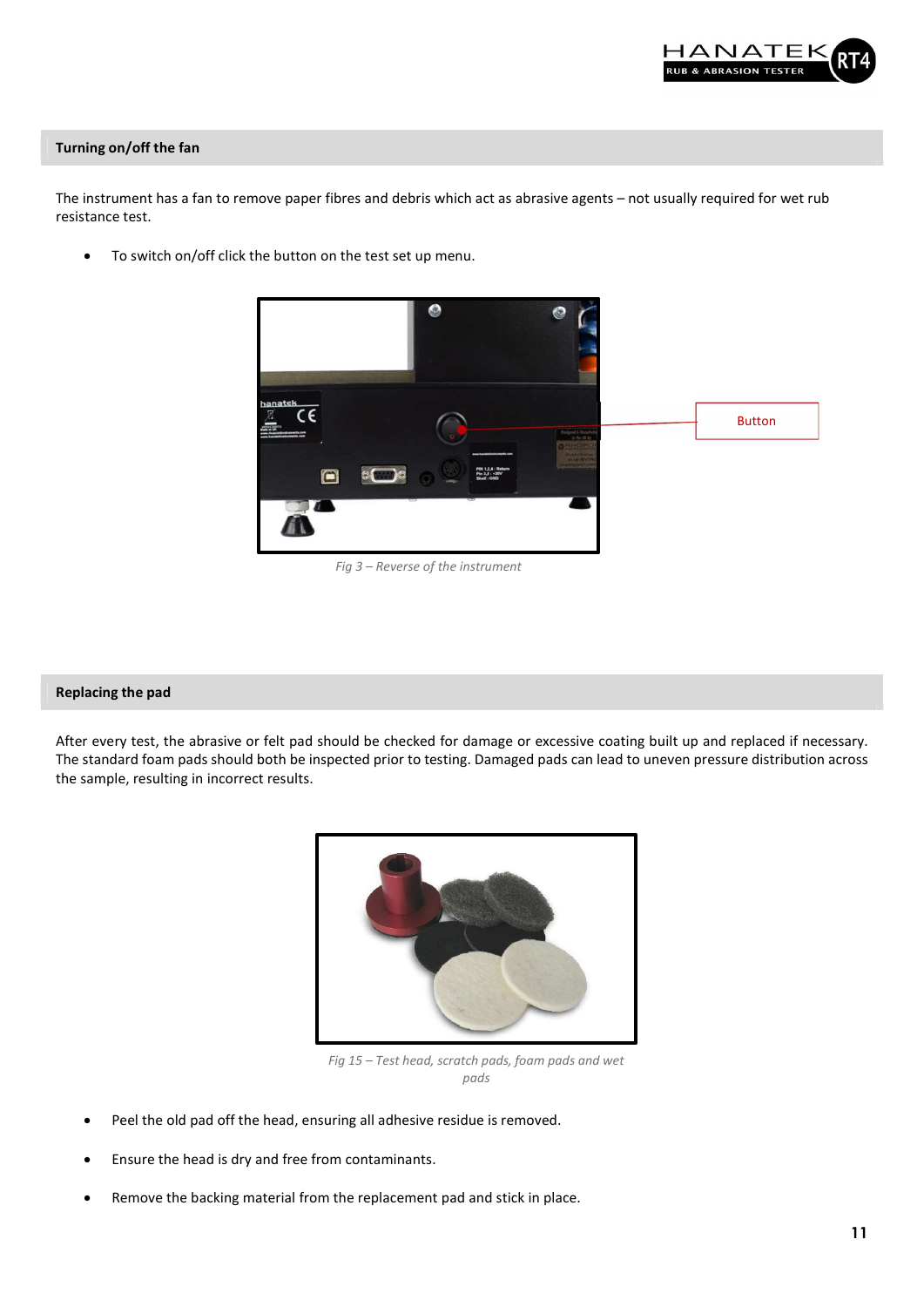

# Test Results

## Evaluation of test results

Pass/fail of each test is determined visually or by further analysis by using a densitometer, glossmeter or spectrophotometer.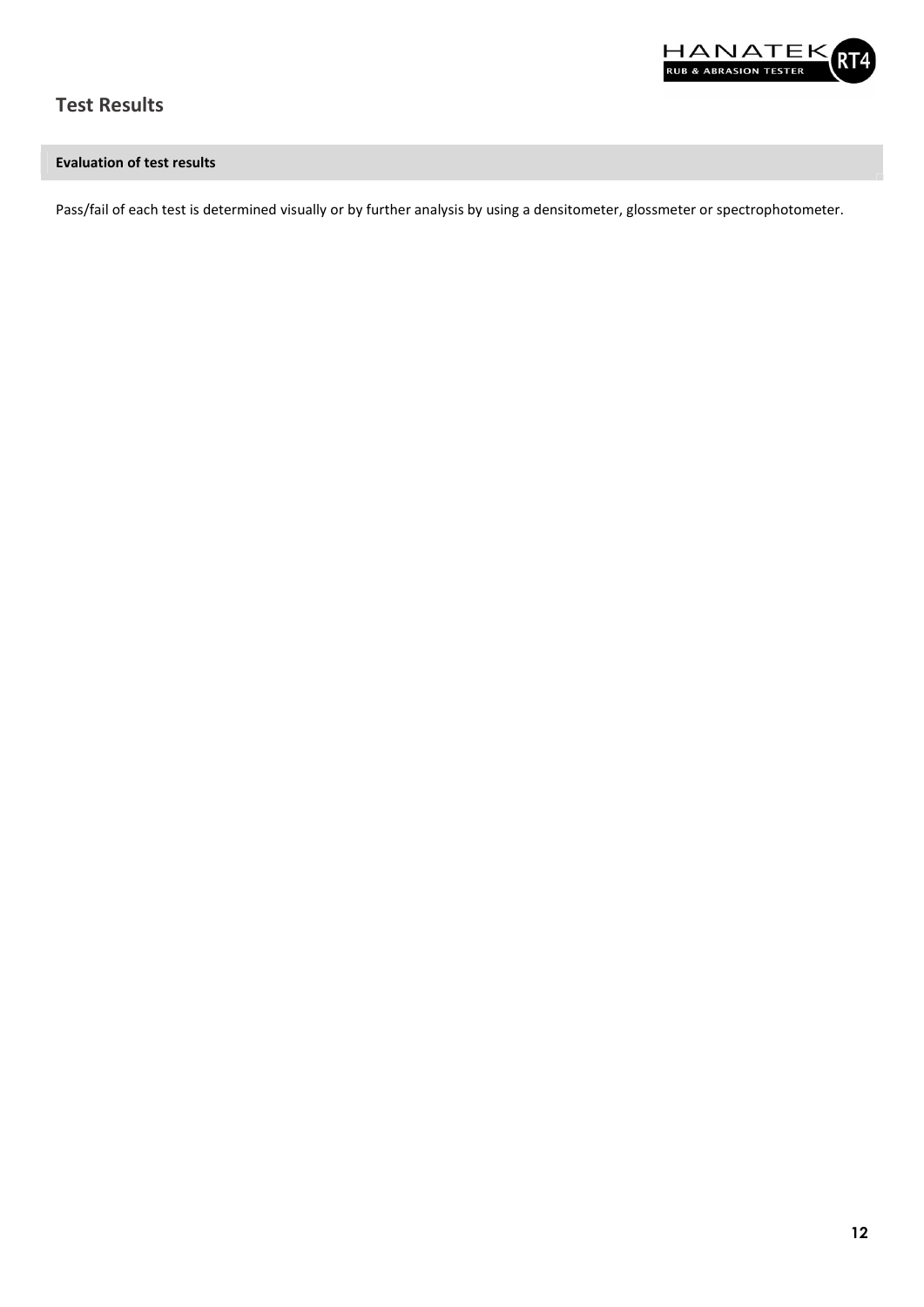

# Service and Repair

## Calibration

To maintain the optimum performance of this machine Hanatek Instruments recommends an annual recalibration of the equipment.

A full list of service centres can be found on the Hanatek website: https://www.hanatekinstruments.com/support/authorised-service-centres/

Spares

k

| Product                                      | <b>Order Code</b>  |  |
|----------------------------------------------|--------------------|--|
| Wet rub head (includes 5 pads)               | HAN-B1002RT4HEAD-W |  |
| Scratch head (includes 5 pads)               | HAN-B1002RT4HEAD-S |  |
| Pack of 50 scratch pads, self adhesive, 50mm | HAN-H-RT-PAD50S/50 |  |
| Pack of 50 wet rub pads, self adhesive, 50mm | HAN-H-RT-PAD50W/50 |  |
| Power pack                                   | HAN-H-PSU RUB 30y  |  |
| Rub Tester Foam pads 115mm pack of 5         | HAN-H-RT-PAD115/5  |  |
| Rub Tester Foam pads 50mm pack of 10         | HAN-H-RT-PAD50/10  |  |
|                                              |                    |  |

For any service or repair quires contact HANATEK instruments:

| Tel:             | +44 (0)1424 739623             |
|------------------|--------------------------------|
| Email:           | support@hanatekinstruments.com |
| <b>Web Site:</b> | www.hanatekinstruments.com     |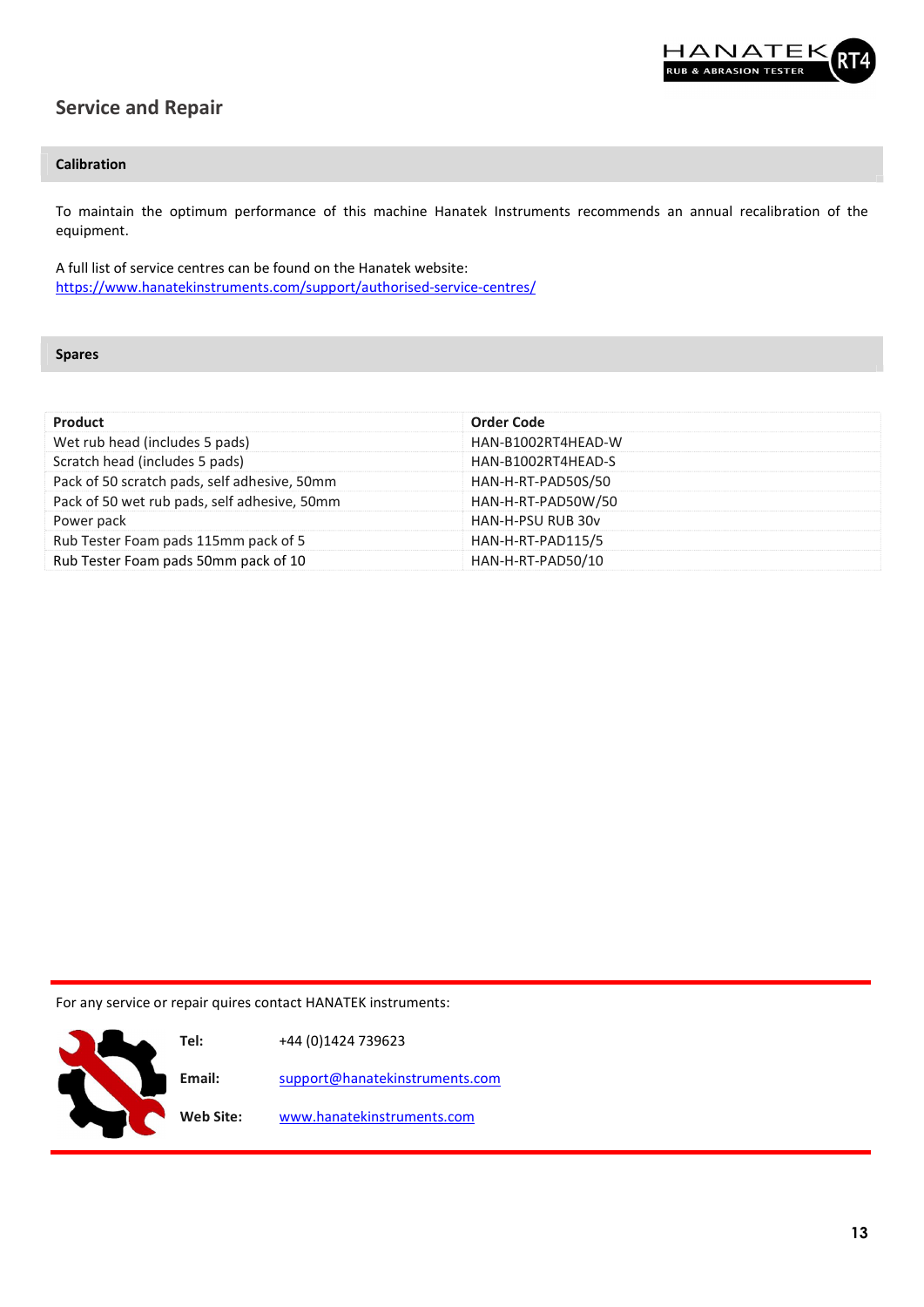

Certificate of Conformity

| Rhopoint Instruments Ltd, Rhopoint House,<br>Enviro 21 Park, Queensway Avenue South,<br>St Leonards on Sea, East Sussex, TN38 9AG |
|-----------------------------------------------------------------------------------------------------------------------------------|
| DECLARE UNDER OUR SOLE RESPONSIBILITY THAT THE PRODUCTS                                                                           |
| Rhopoint RT4                                                                                                                      |
| TO WHICH THIS DECLERATION RELATES ARE IN CONFORMITY WITH<br>THE FOLLOWING STANDARDS                                               |
| EN 61010-1:2010 Clause 6<br>EN 61000-4-2:2009<br>EN 61000-6-3:2007<br>EN 61000-6-1:2007                                           |
| <b>FOLLOWING THE PROVISIONS OF DIRECTIVES</b>                                                                                     |
| 2004/108/EC Electromagnetic Compatibility (EMC Directive)                                                                         |
| <b>Rhopoint Instruments Ltd</b><br>4 August 2011                                                                                  |
|                                                                                                                                   |
|                                                                                                                                   |